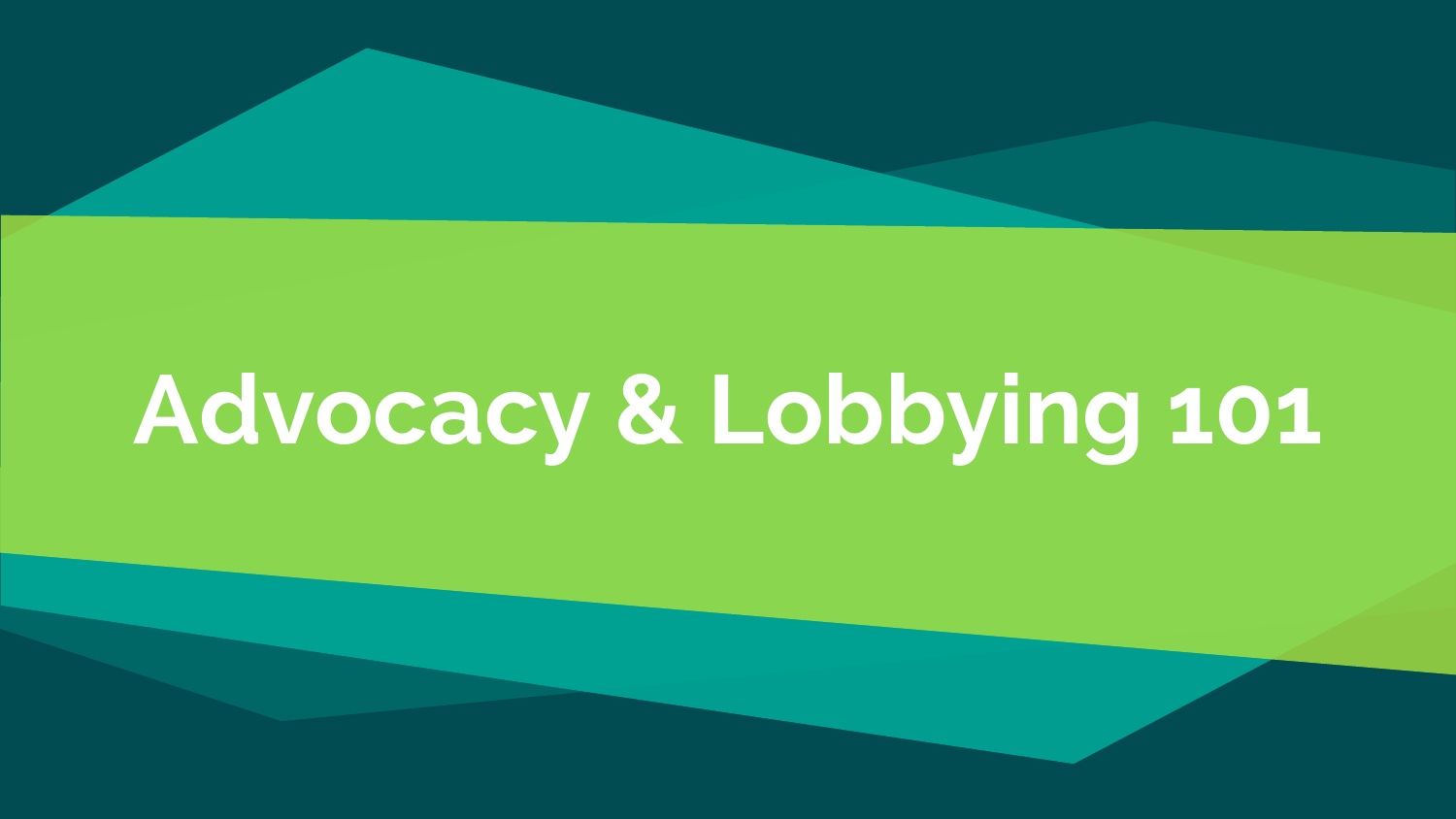### **Brought to you by**

#### **DYLAN WAGUESPACK**

Dylan Waguespack works as the Advocacy and Outreach Coordinator at Louisiana Progress. He has successfully advocated at the Louisiana State Legislature for measures to address child and family homelessness, poverty, and hunger. He has been involved in legislative efforts to address problems in La's foster care and child welfare systems.

Contact: dylan@louisianaprogress.org

#### **MATTHEW PATTERSON, PhD**

Dr. Matthew Patterson is a member of Equality Louisiana's Advisory Board. He has over five years of experience working with the Louisiana State Legislature to advance legislation addressing issues in education, civil rights, and youth safety and wellbeing.

Contact: mpatterson@equalityla.org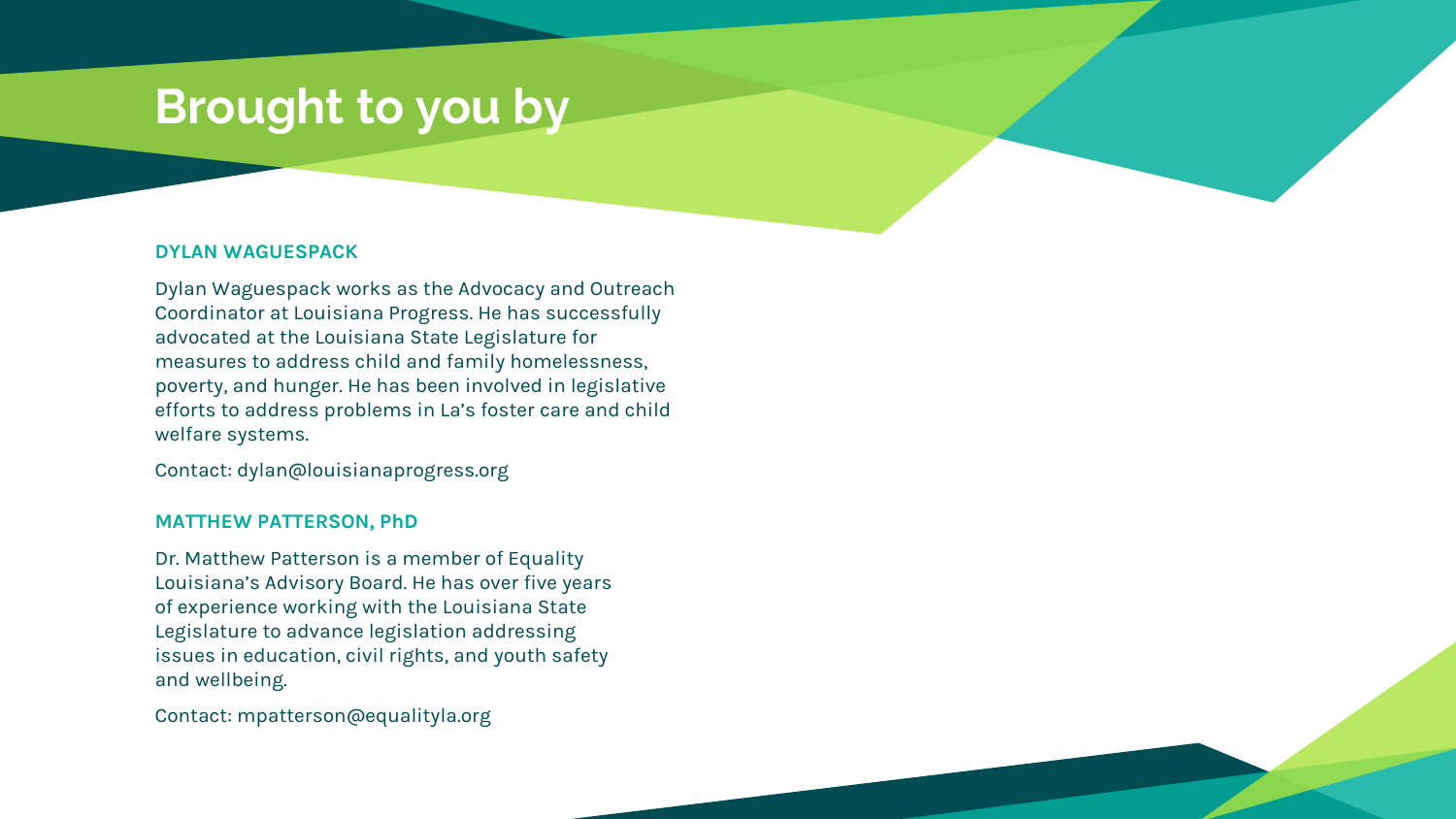## **HOW A BILL BECOMES A LAW**

**1.**

**The Legislative Process**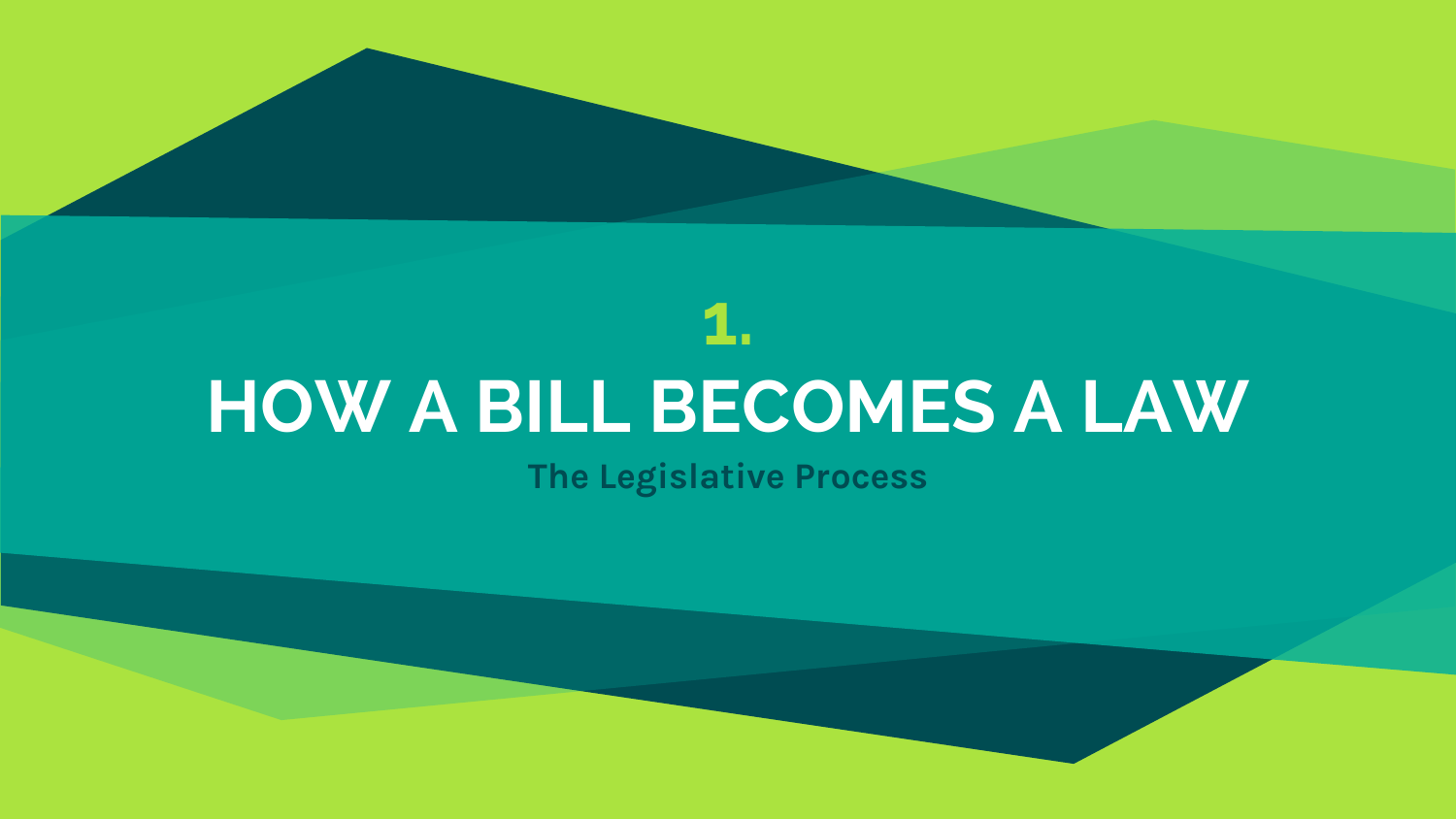### **Step One: The Legislative Chambers (House & Senate)**

- **1. FIRST COMMITTEE HEARING** *Amendments can be made by committee. Then the committee votes whether to send the amended bill to the full chamber.*
- **2. FULL CHAMBER** *The bill is then debated by the full chamber. Amendments can be made, then the whole chamber votes whether to pass the amended bill to the next step.*
- **3. SECOND COMMITTEE HEARING** *Again, amendments can be made by committee. Then the committee votes whether to send the amended bill to the full chamber.*
- **4. FULL CHAMBER** - *Lastly, the bill will be debated by the full (second) chamber.*

#### **BOLD - opportunity for public to come to the Capitol and comment on legislation in person.**

*ITALIC - proceedings are streamed live online at legis.la.gov.*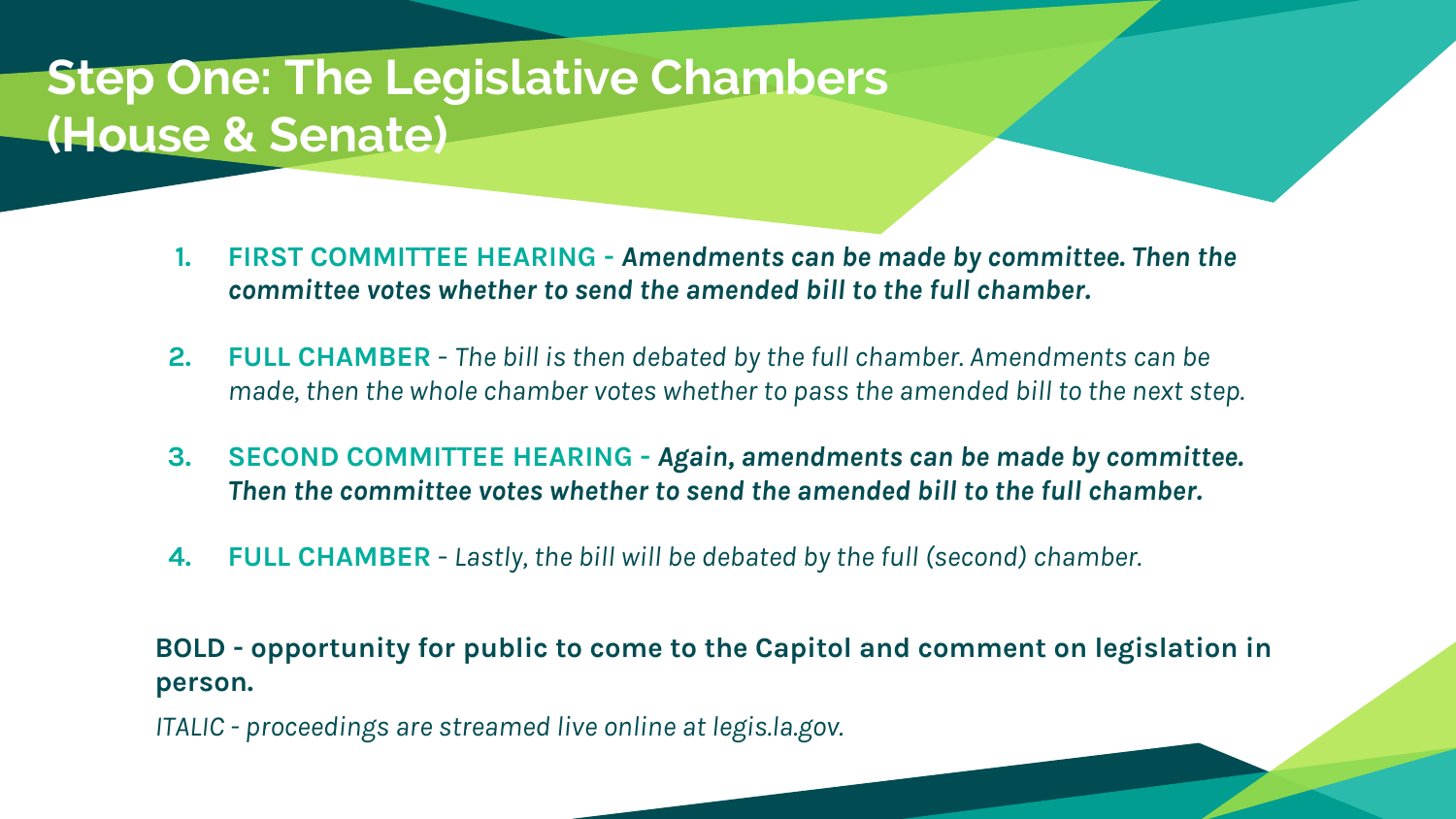### **Step Two: Reconciling Different Versions Passed**

**5a.** If passed by the second chamber with amendments, sent to original chamber so they can vote to accept changes.

**6a.** If the original chamber rejects any amendments, sent to conference committee (members of both chambers) to work out a version all can agree to.

**7a.** If conference committee reaches agreement, send final version to both chambers for approval.

**7c.** If one or both chambers doesn't approve, the bill dies.

**5b.** If passed without amendments, sent to the governor - see Step Three!

**6b.** If other chamber accepts amendments, send to governor - see Step Three!

**7b.** If conference committee doesn't reach agreement, the bill dies.

**7d.** If both chambers approve, send to governor see Step Three!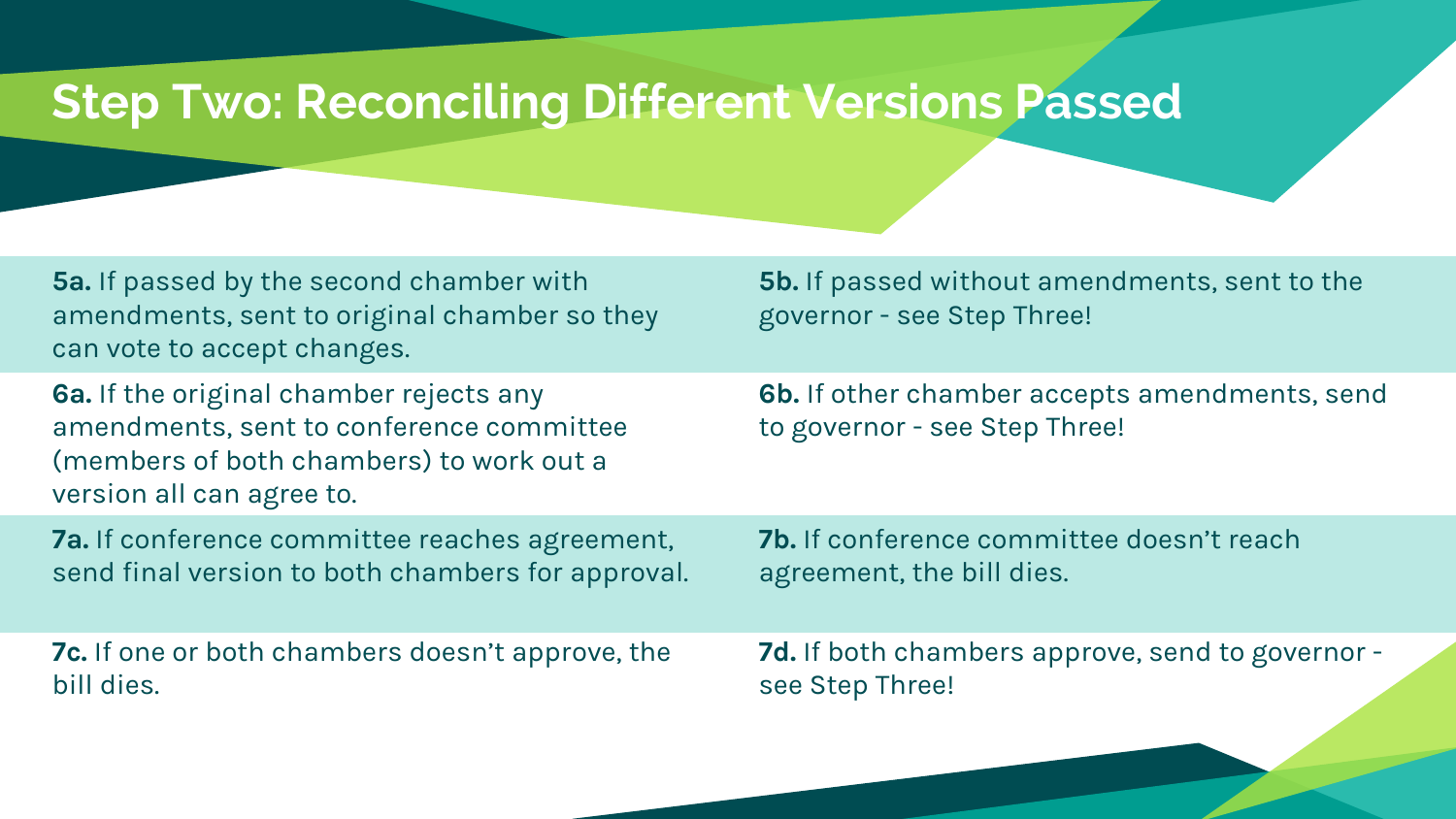### **Step Three: The Governor**

#### **8a.** The governor signs the bill, and it becomes a law!

**-or-**

**8b.** The governor vetoes the bill. The bill dies unless ⅔ of both chambers vote to override the veto.

#### **-or-**

**8c.** The governor takes no action, and the bill becomes a law!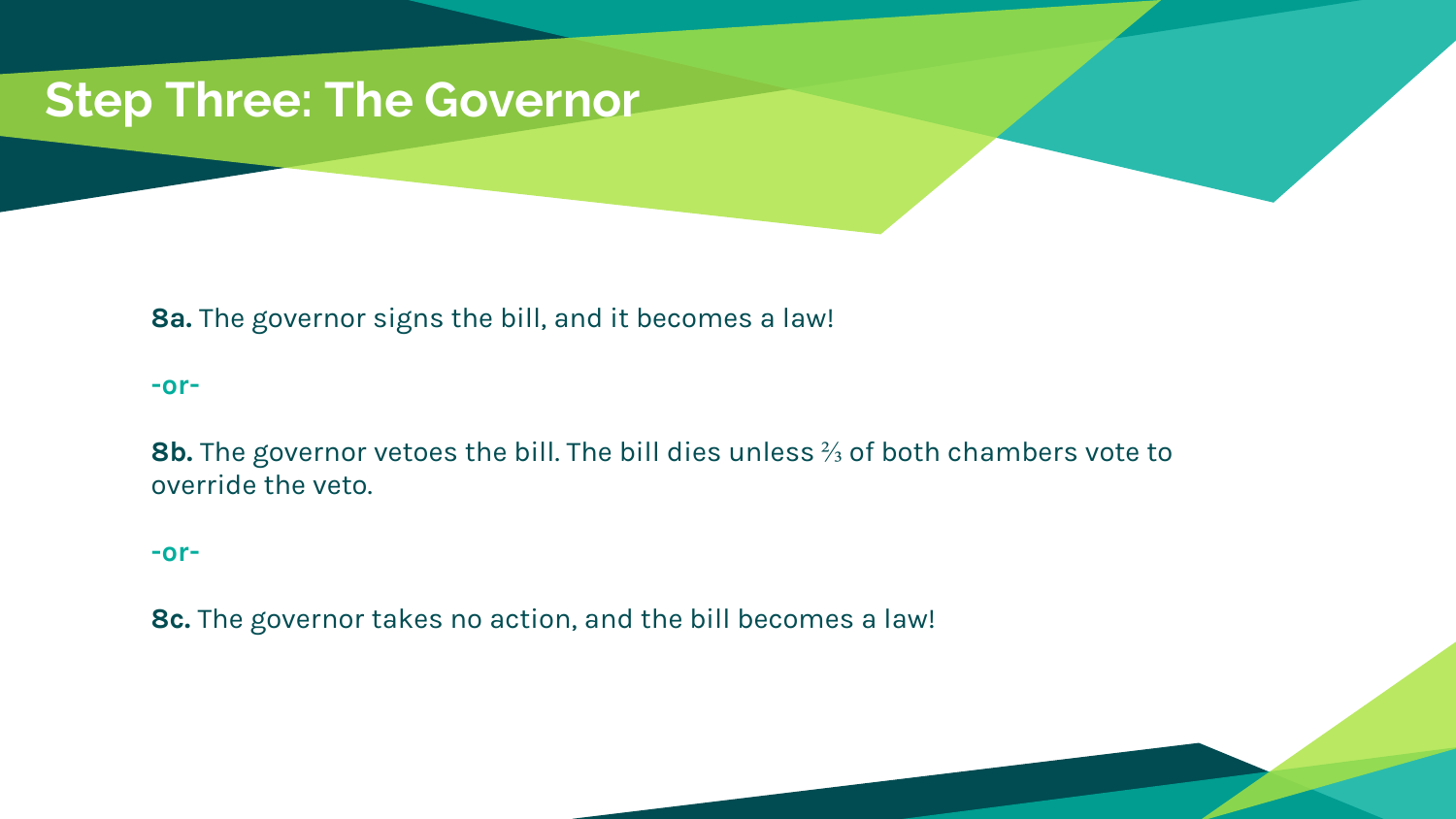

## **ADVOCACY VS. LOBBYING**

**What are the differences?**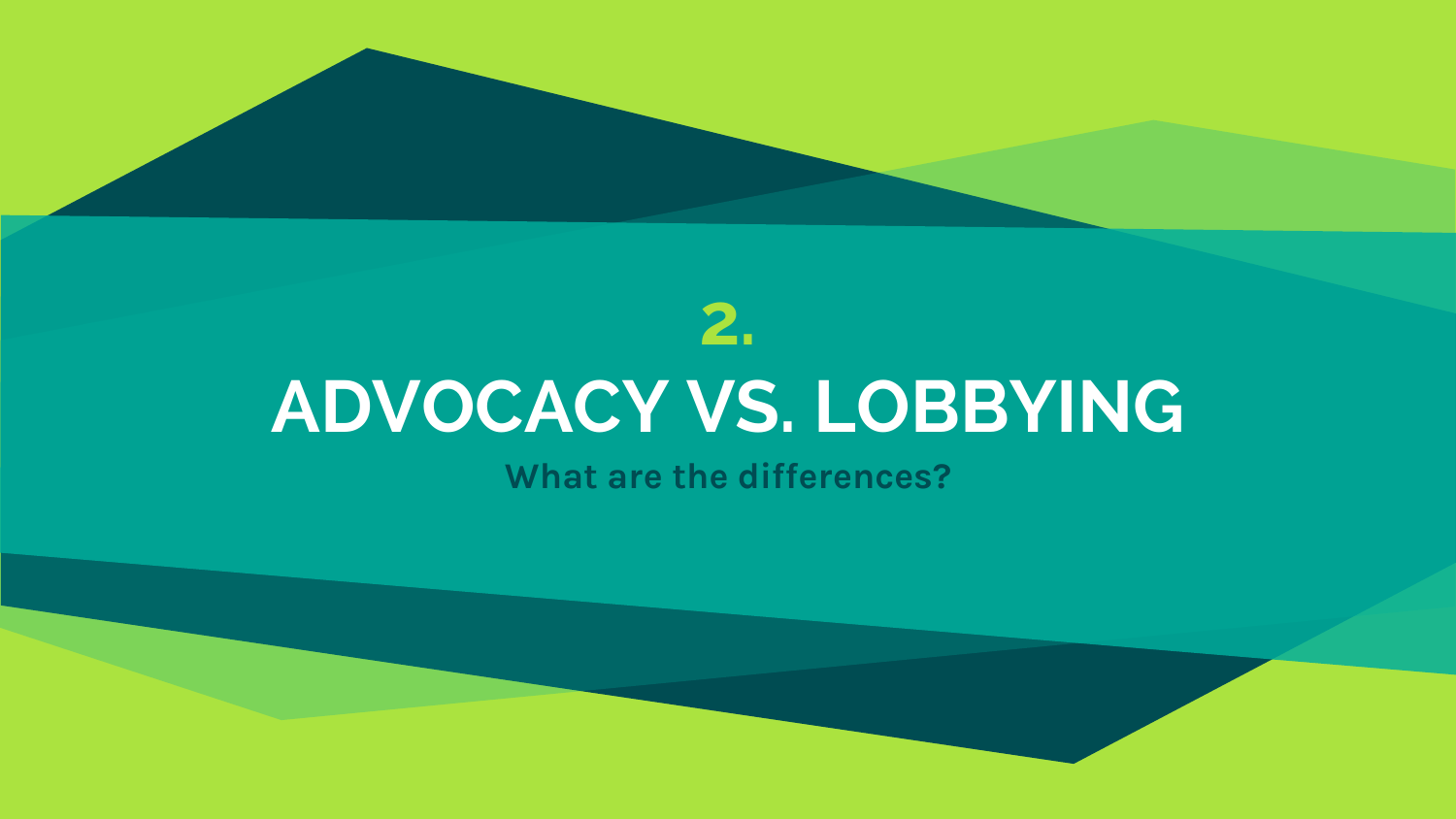

- ʂ Advocacy activities are NOT restricted for nonprofits and are a great way to engage policymakers about issues facing their constituents.
- ʂ Does not endorse or oppose specific legislation, but informs the community at large how public policy decisions impact them.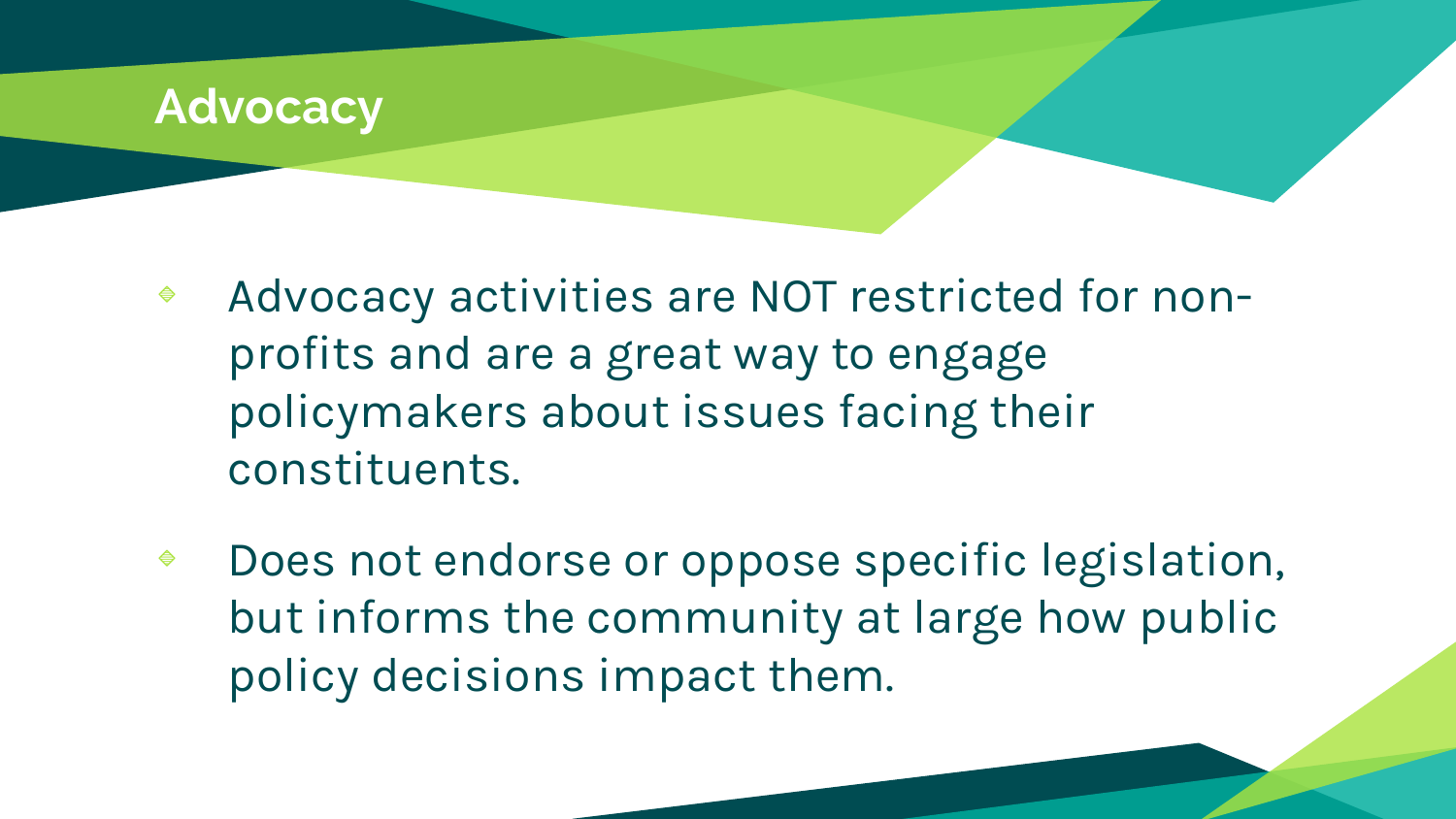

Lobbying is a type of advocacy which attempts to influence legislators to support or oppose a particular issue or piece of legislation and is **allowed for non-profits within certain parameters.**

#### **DIRECT LOBBYING**

Communication to an elected official expressing a view on a specific piece of legislation.

#### **GRASSROOTS LOBBYING**

An attempt to influence specific legislation by encouraging the public to contact legislators about that legislation.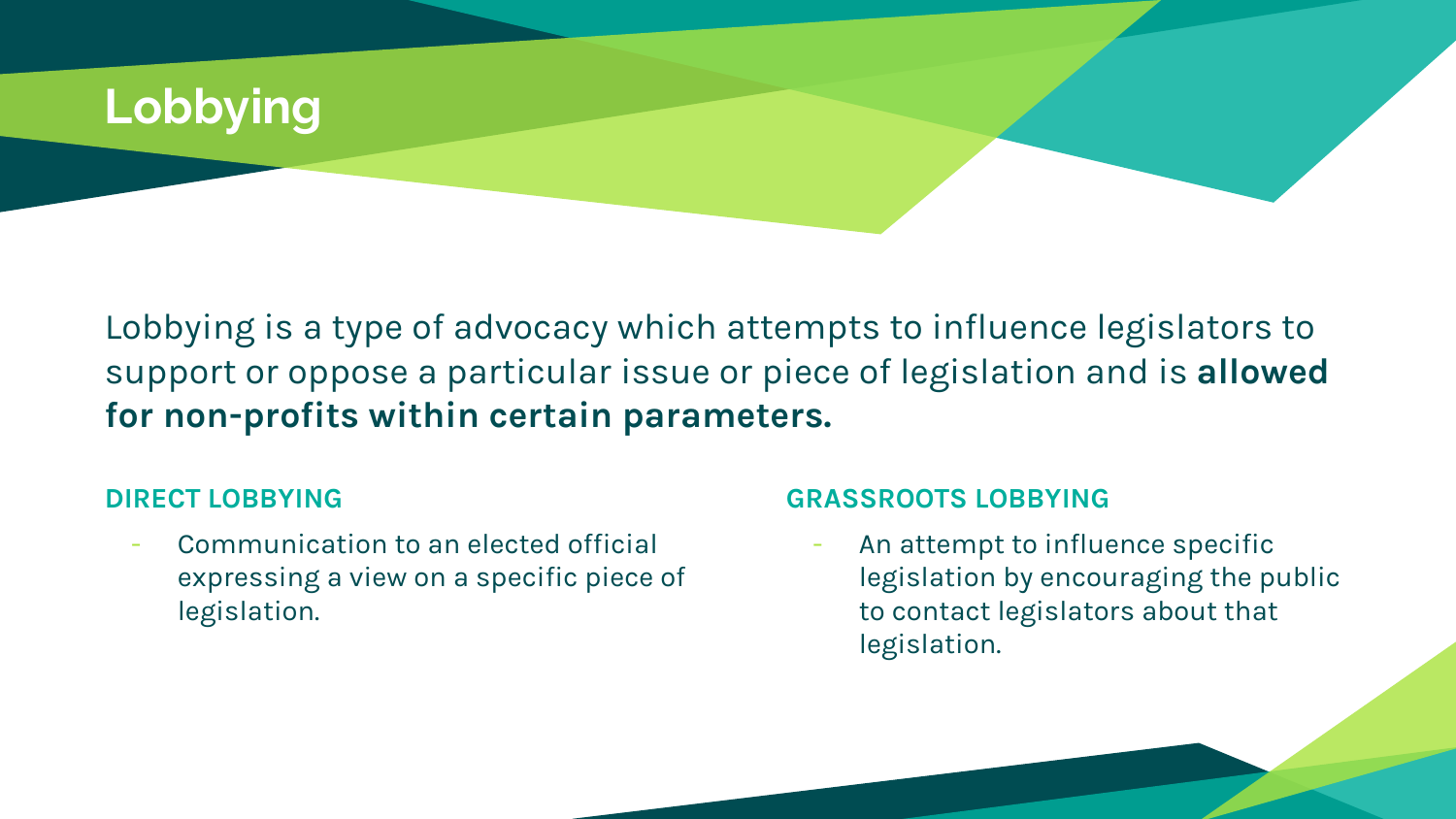

# **How to lobby!**

Let's look at different tactics and strategies to employ when communicating with legislators.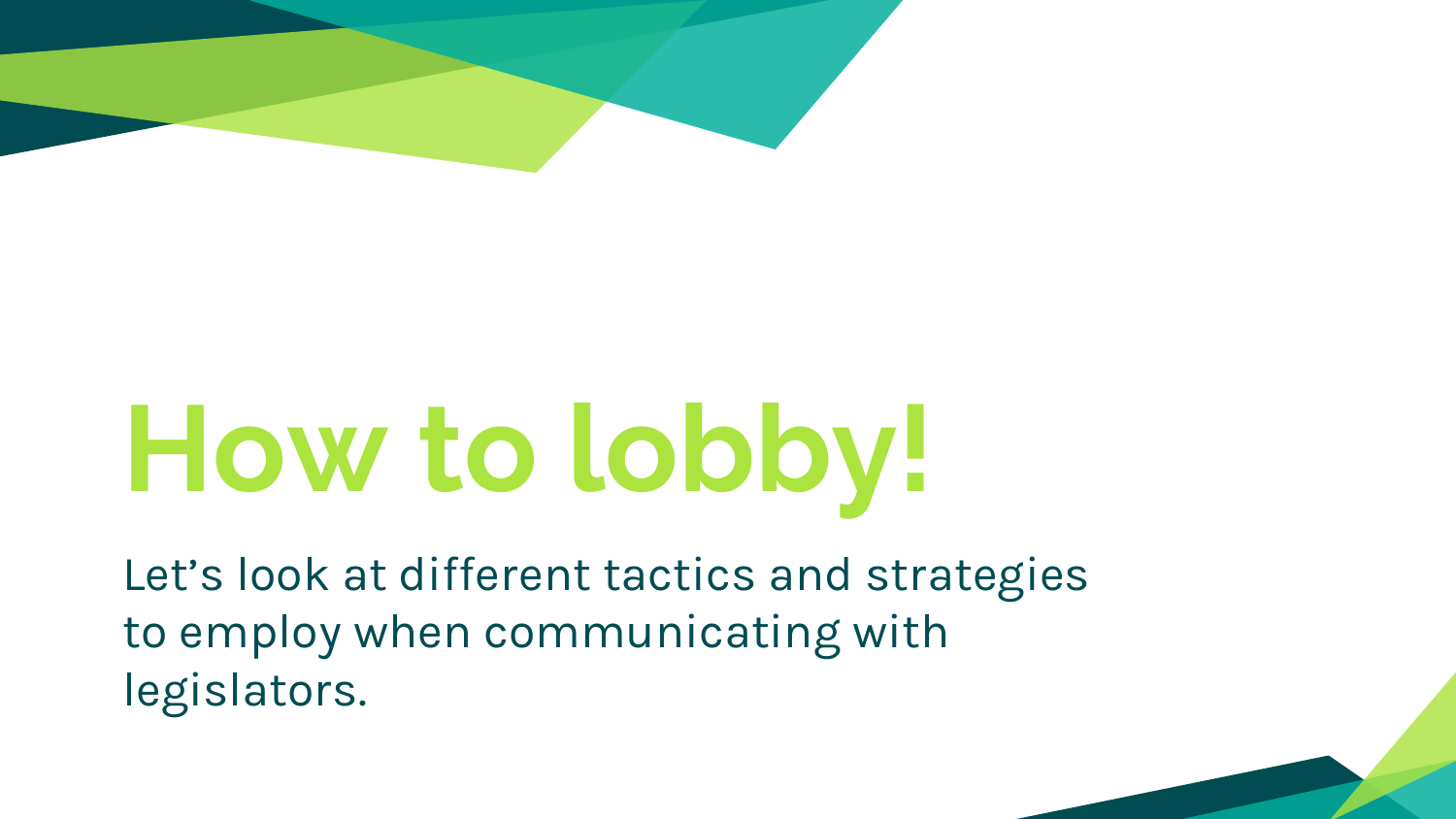### **CALLING LEGISLATORS: What to Expect**

- ʂ Your call will likely be answered by a legislative aide who will make a note of your comments.
- ʂ They may ask for your address to see if you live in their district.
- ʂ The call will likely be short and sweet!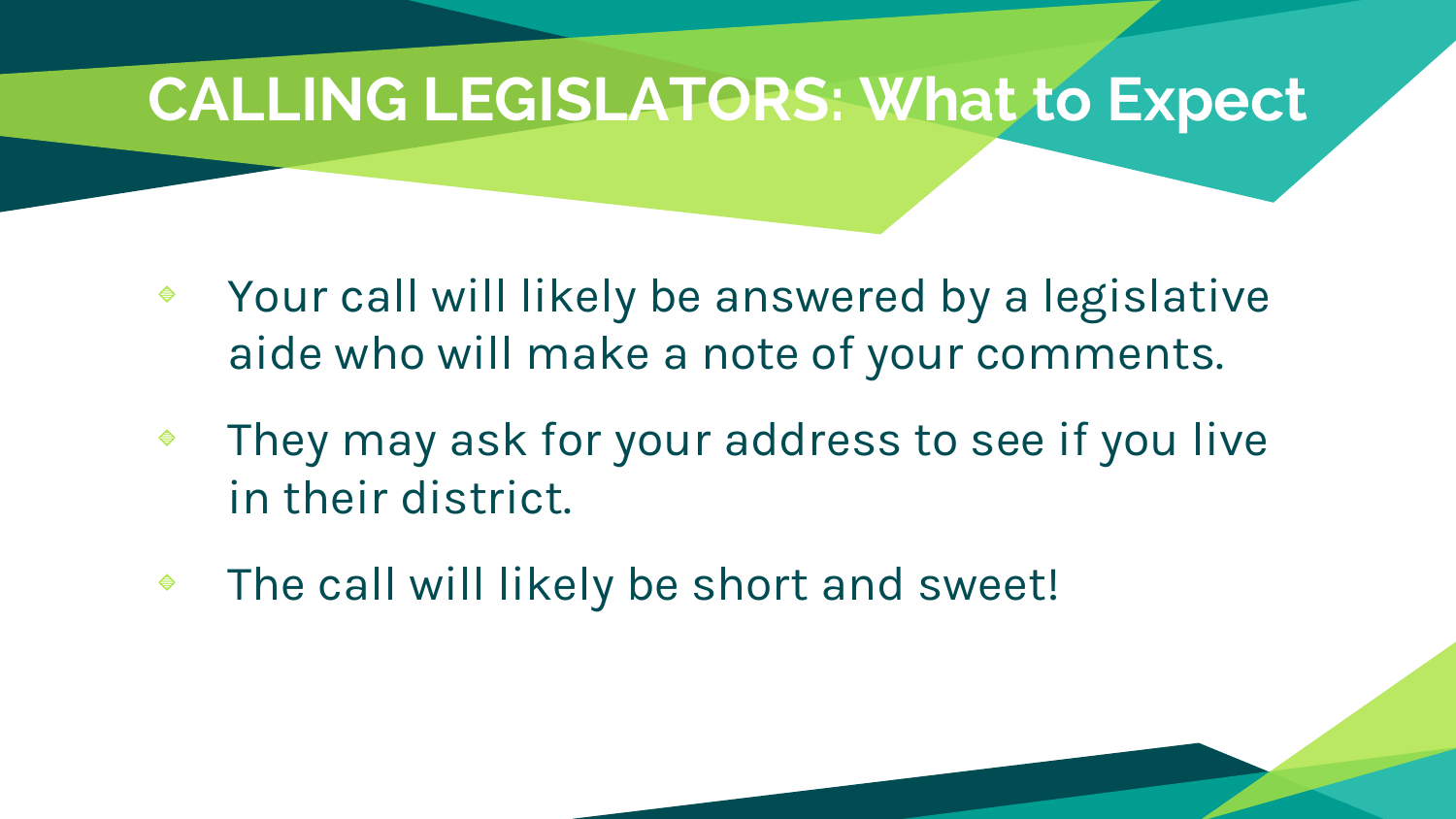### **CALLING LEGISLATORS: What do I say?**

*Hi, my name is \_\_\_\_\_\_, and I live in \_\_\_\_\_\_\_. I'm calling to ask Rep./Sen. \_\_\_\_\_ to support/oppose House Bill/Senate Bill ##. This is important to me because \_\_\_\_\_\_\_\_\_\_\_. Can you tell me how they plan to vote on this?*

**Note: Share a personal story if you have one.**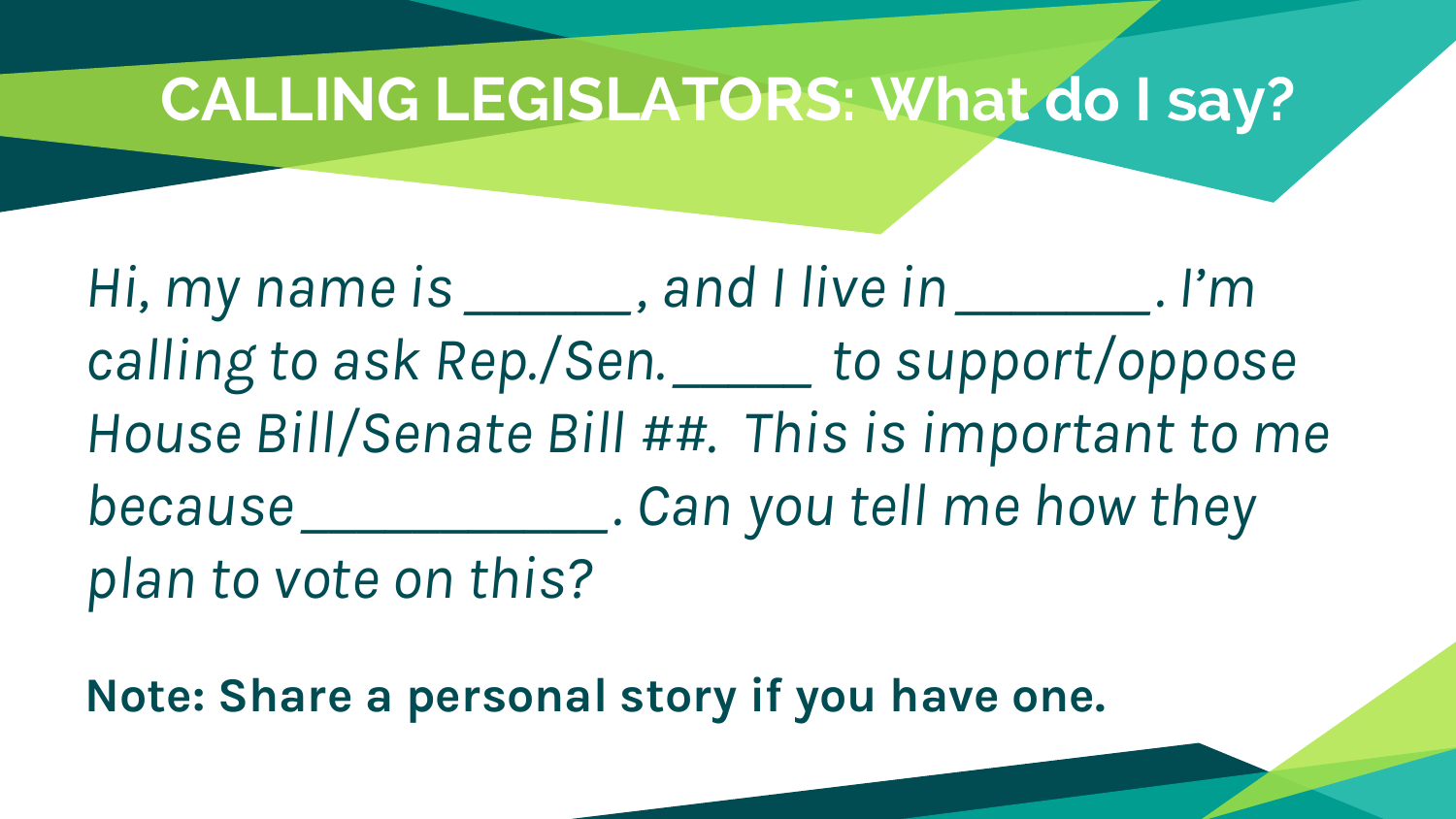### **CALLING LEGISLATORS: Who and When?**

- ʂ Always call the Representative and Senator from YOUR district because they need you to get elected! Who represents you? Go to [www.geauxvote.com](http://www.geauxvote.com).
- ʂ Contact all members on the committee the bill is assigned to when it is scheduled for a hearing.
- $\bullet$  Be polite, respectful, and say thank you!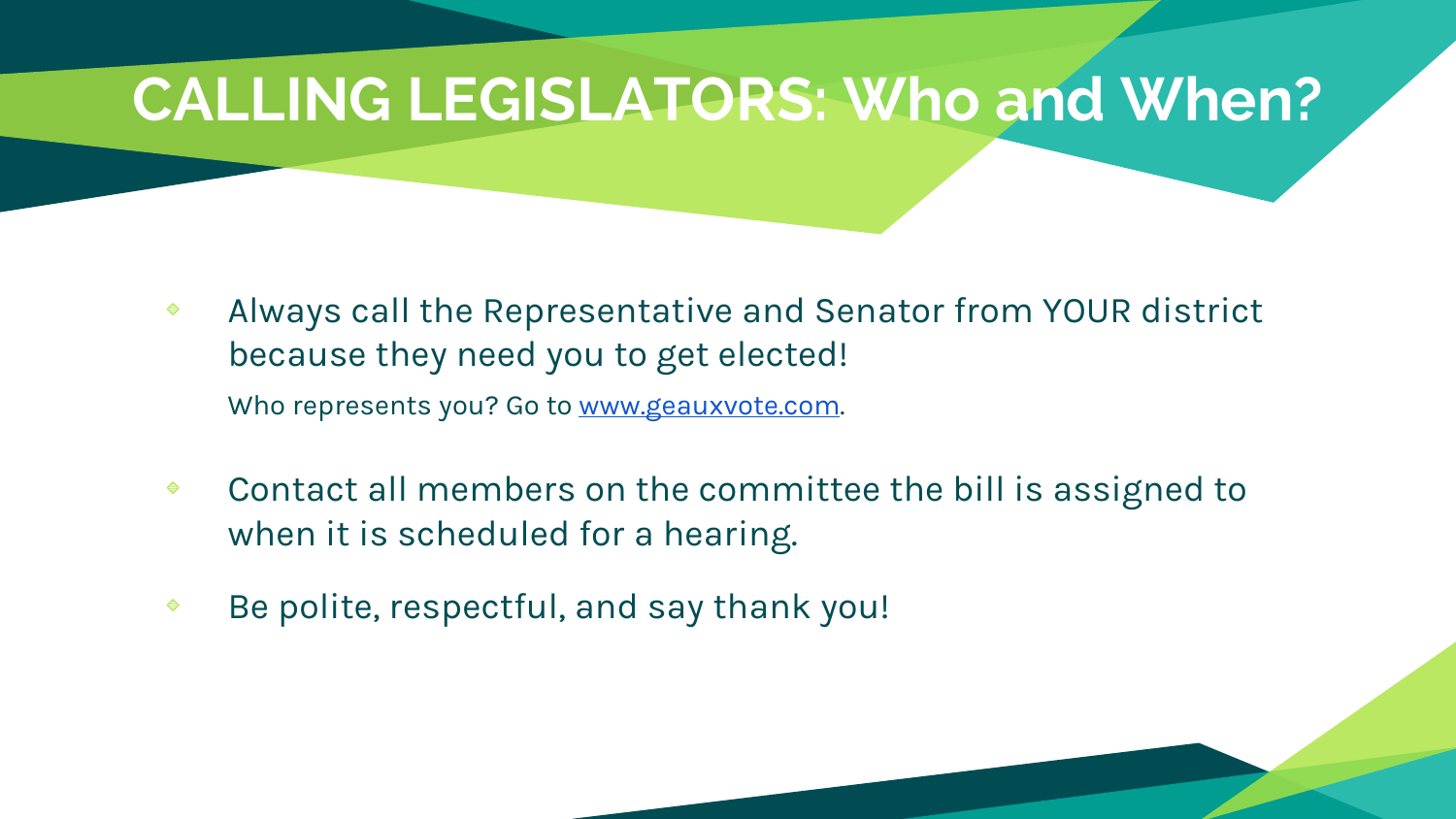### **MEETING WITH LEGISLATORS**

- ʂ Just call and ask for a meeting. Scheduling is often the trickiest part, especially if you are outside of their district.
- ʂ Meeting before the legislative session in their district is the best option.
- ʂ During the session, you can pull them off the floor or speak to them in the hallway during a committee hearing.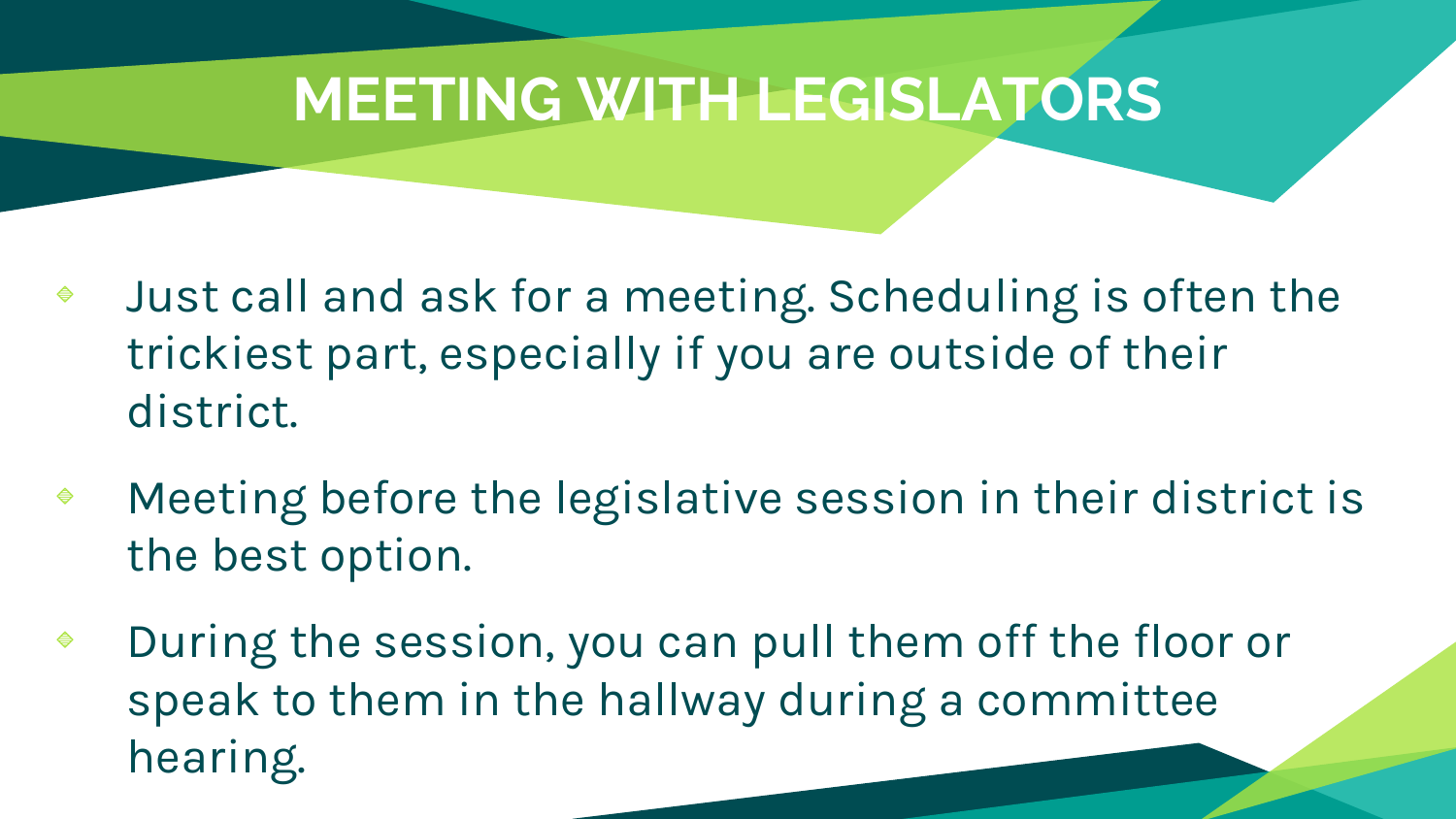### **TIPS AND STRATEGIES**

- ʂ Stay on message!
- ʂ Share a personal story.
- ʂ Be polite and assertive, but not aggressive.
- ʂ Gauge where they are on your issue and try to move them along.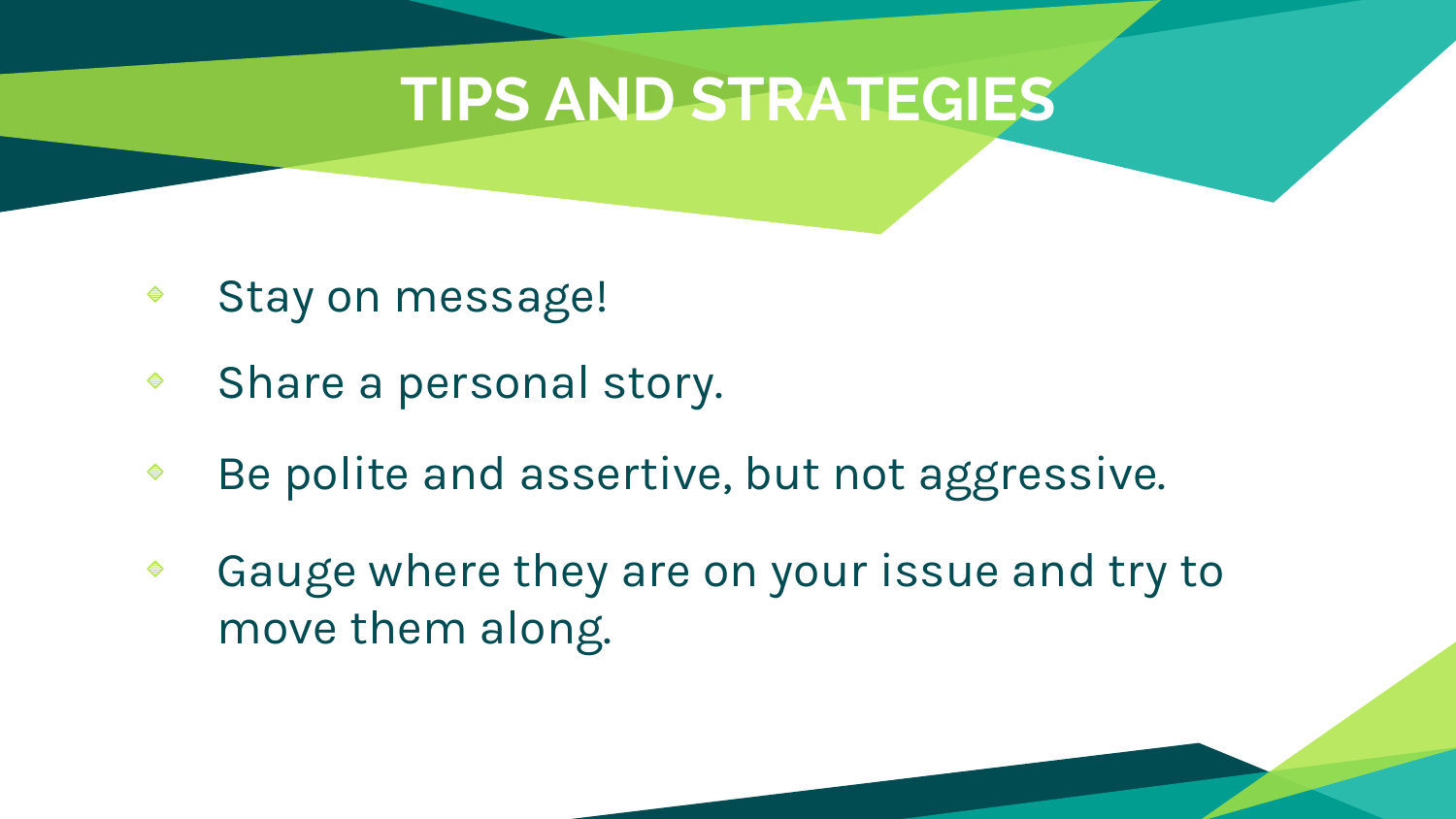### **WHO SHOULD I BRING?**

- ʂ An expert.
- ʂ Someone from their district with a relevant story.
- ʂ Someone who knows politics and the players.

### **Note: Bring brief, solid information to put in their hands.**